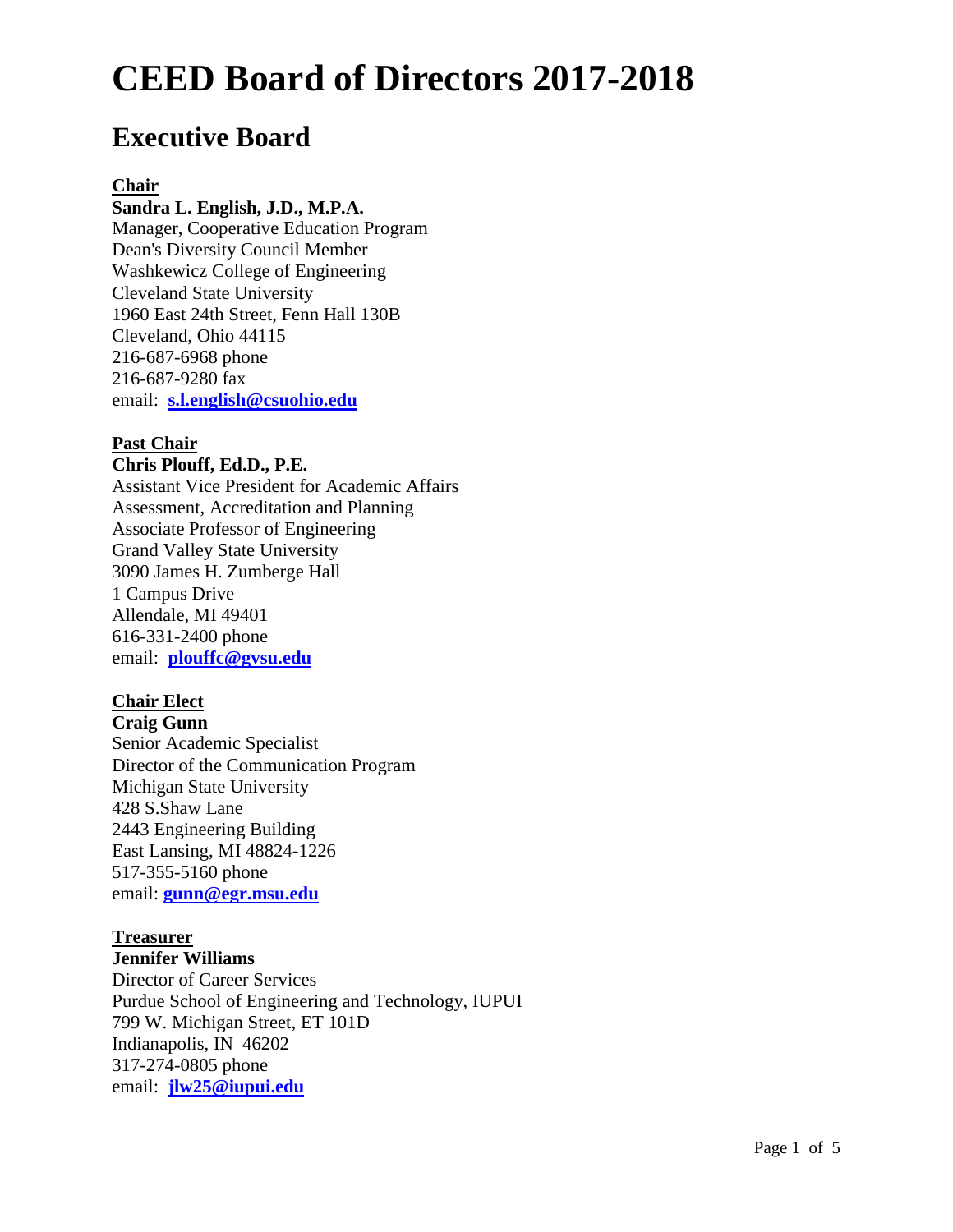#### **Secretary**

**Rob Rogers** Assistant Director Division of Professional Practice Georgia Institute of Technology Savant Building, Room 112 Atlanta, GA 30332-0260 404-894-1348 phone email: **[rob.rogers@dopp.gatech.edu](mailto:rob.rogers@dopp.gatech.edu)**

#### **Editor**

#### **Anita Todd**

email: **[Anita.todd@uc.edu](mailto:Anita.todd@uc.edu)** Associate Director, Academic Master of Engineering Internship Program College of Engineering and Applied Science University of Cincinnati 513-400-8987 phone

# **Archivist**

#### **Susan Matney**

Associate Director, Co-operative Education North Carolina State University 2100 Pullen Hall Campus Box 7303 Raleigh NC 27695-7303 919-515-4423 phone email: **[susan\\_matney@ncsu.edu](mailto:susan_matney@ncsu.edu)**

#### **Industrial Representative - Cooperative Education**

**Gregory Martin** Distinguished Engineering Associate Raw Materials Characterization IPTL ExxonMobil Research and Engineering Co. Room 7A 2112 3225 Gallows Road Fairfax, VA 703-846-5819 phone email**: [gregory.m.martin@exxonmobil.com](mailto:gregory.m.martin@exxonmobil.com)**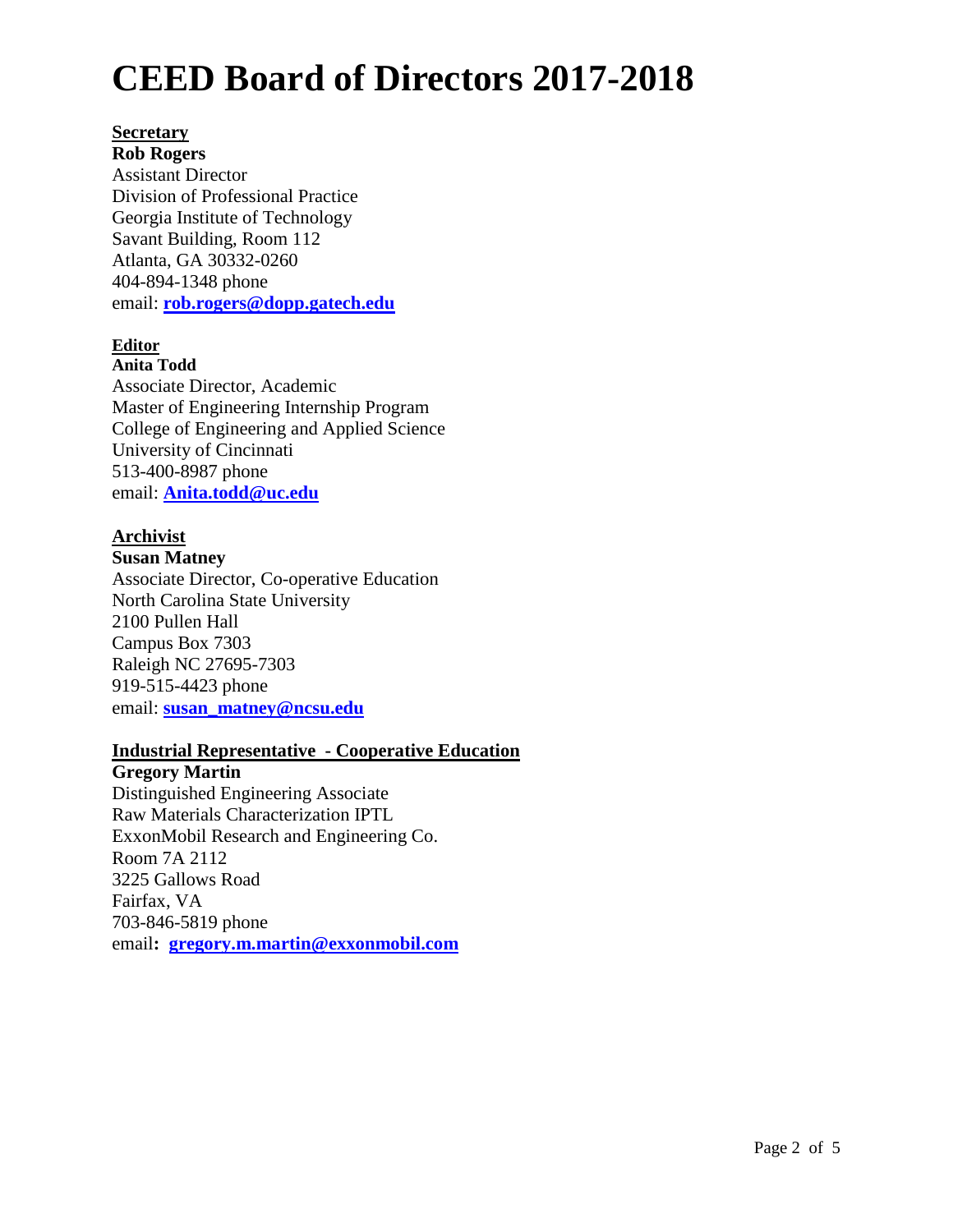# **Industrial Representative - Experiential Education**

#### **Sean Cillessen**

Engineering/Technology Team Leader GE Transportation 2901 East Lake Road, Erie PA 16531 814-875-2920 phone 316-371-5530 mobile email: **[Sean.cillessen@ge.com](mailto:Sean.cillessen@ge.com)**

### **Academic Representative - Cooperative Education**

**Vickie Kuntz, Ph.D.**

Director, Career Development Center College of Engineering University of Toledo 1040 Nitschke Hall 2801 West Bancroft Street Toledo, OH 43606 419-530-8054 phone email: **[vkuntz@eng.utoldeo.edu](mailto:vkuntz@eng.utoldeo.edu)**

### **Academic Representative – Experiential Education**

**Ilka M. Balk** Director of Engineering Career Services University of Kentucky 289 Ralph G. Anderson Building Lexington, KY 40506-0503 859-257-4178 phone email: **[ilka.balk@uky.edu](mailto:ibalk@engr.uky.edu)**

# **Committee Chairs**

# **2018 CIEC General Conference Chair**

**Jill Flood** Assistant Professor University of Cincinnati 840B Steger Cincinnati, OH 513-556-4413 phone email: **[jill.flood@uc.edu](mailto:jill.flood@uc.edu)**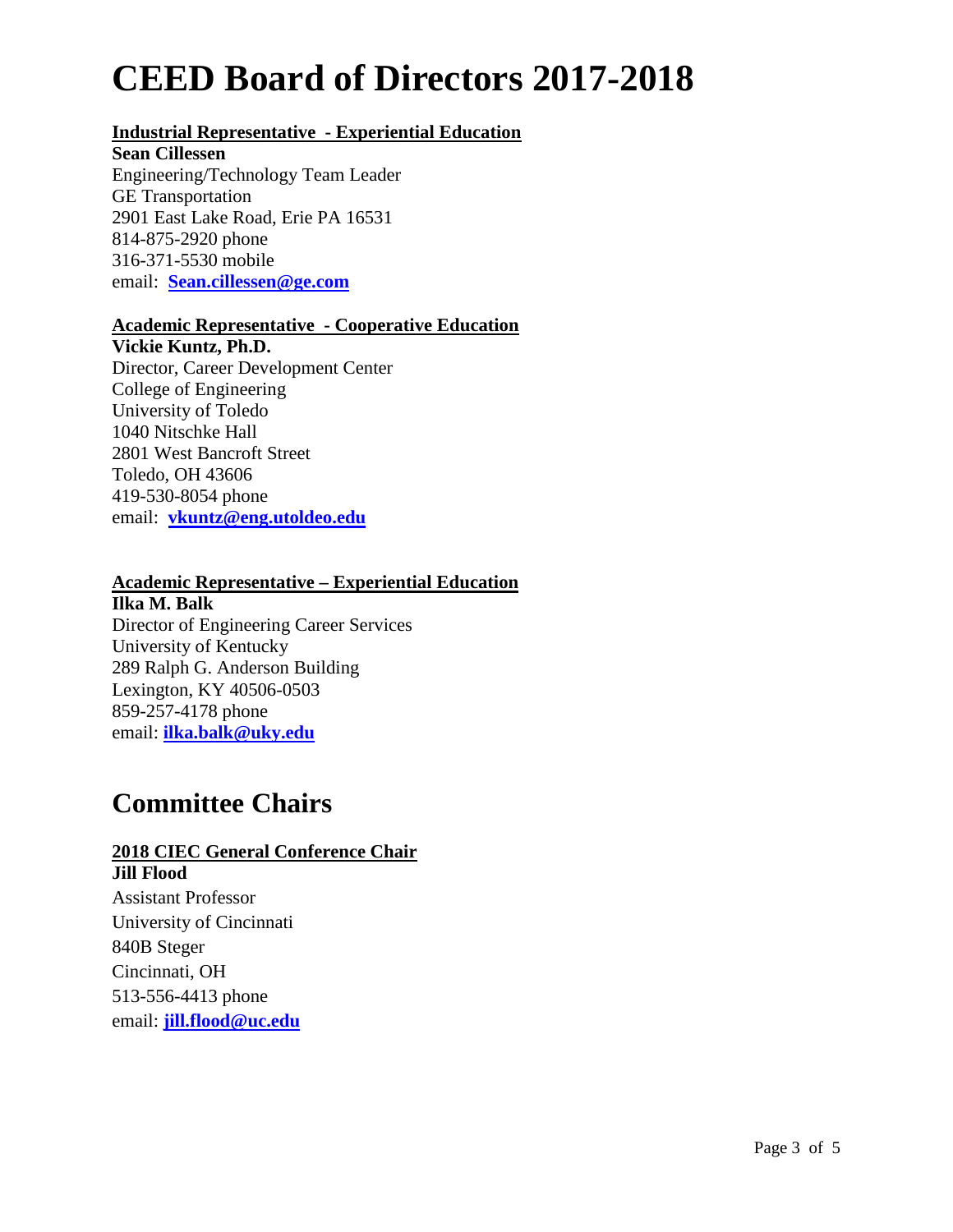## **2018 CIEC Program Chair**

**John Bau** Career Consultant Center for Career Development Ell-340B University of Connecticut Storrs, Connecticut 06269 860-486-6666 phone email: **[john.bau@uconn.edu](mailto:john.bau@uconn.edu)**

### **2017 ASEE Program Chair for CEED**

**Lisa Massi, Ed.D.** Director, Operations Analysis Accreditation, Assessment, & Data Administration Academic Affairs Office College of Engineering and Computer Science University of Central Florida 4000 Central Florida Blvd. P.O. Box 162993 Orlando, FL 32816-2993 407-823-6712 phone email: **[Lisa.Massi@ucf.edu](mailto:Lisa.Massi@ucf.edu)**

#### **Awards**

**Maureen Schomaker** Assistant Professor University of Cincinnati Cincinnati, OH 513-556-6048 phone email: **[maureen.schomaker@uc.edu](mailto:maureen.schomaker@uc.edu)**

# **Membership**

**Maureen Barcic** Director, Cooperative Education University of Pittsburgh School of Engineering B-80 Benedum Hall Pittsburgh, PA 15261 412-624-9882 phone email: **[paub2m@pitt.edu](mailto:paub2m@pitt.edu)**

# **Public Relations and Communications**